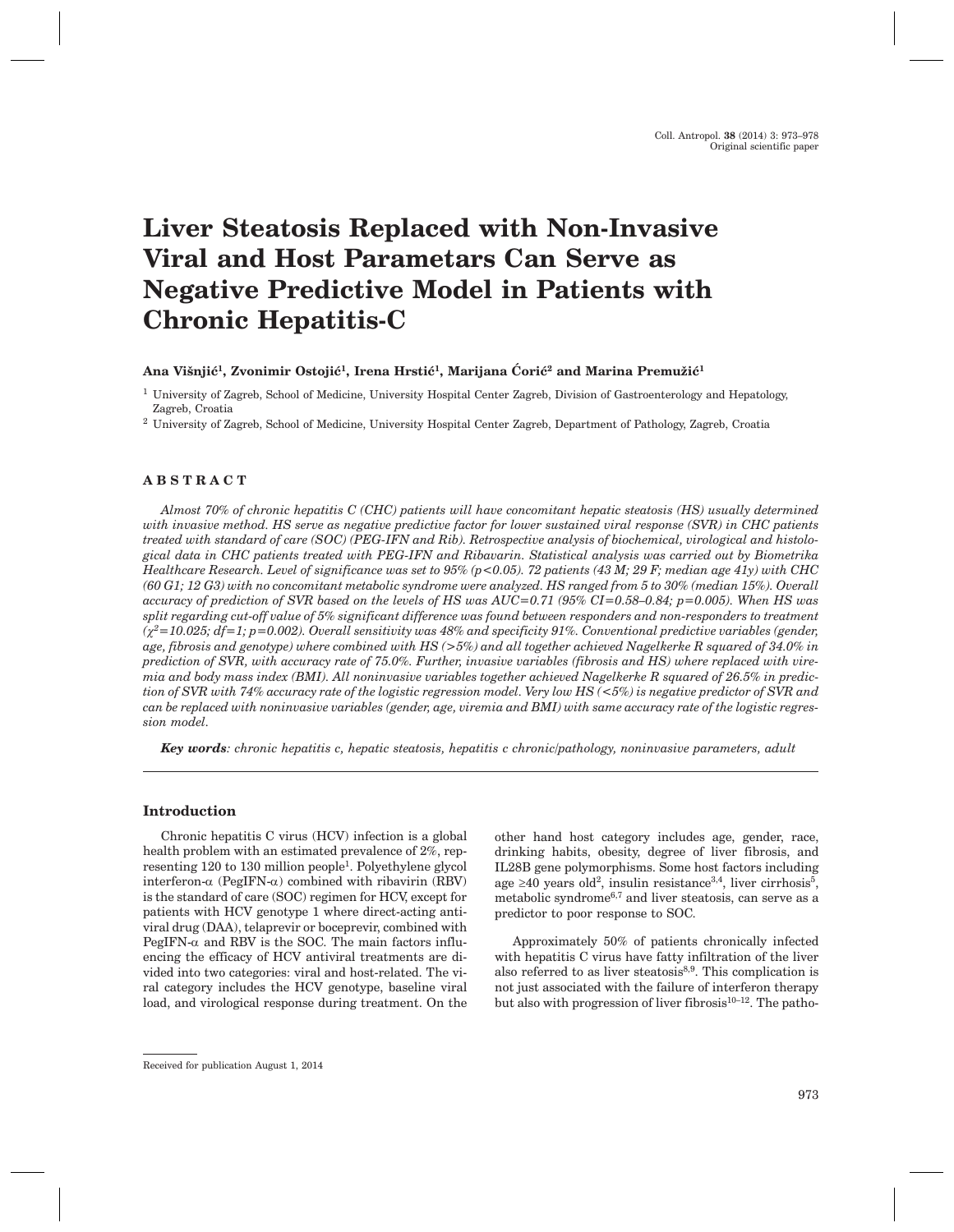genesis of HCV-related steatosis is likely to be multifactorial and three predominant forms have been proposed: viral, metabolic and alcohol-induced steatosis. In patients infected with genotype 3, steatosis is mostly virus-induced and often severe. It has been suggested that HCV genotype 3 core protein could inhibit very-low-density lipoprotein (VLDL) secretion and induce liver steato $sis<sup>13</sup>$ . This type of steatosis correlates with high viral load and resolves after successful antiviral therapy<sup>12,14,15</sup>. In contrast, in patients infected with genotypes other then 3, steatosis is mainly linked to obesity and metabolic disorders including peripheral insulin resistance<sup>2,6</sup>. In these patients, the steatosis resembles nonalcoholic steato- -hepatitis, is unrelated to viral load, and does not necessarily improve following successful eradication of HCV<sup>16</sup>.

The value of steatosis as a negative predictor of response to anti-HCV therapy was confirmed in two large clinical trials. In one study, 574 HCV patients treated with the SOC were evaluated, and the results showed that the presence of steatosis reduces the likelihood of achieving EVR and SVR in genotype-1 infected patients<sup>17</sup>. In another study, 231 HCV patients treated with the SOC were evaluated<sup>18</sup>. The results showed that steatosis negatively affected SVR in HCV genotype non-3-infected patients.

The aim of this study was to confirm hepatic steatosis (HS) as negative predictive factor for lower sustained viral response (SVR) in cohort of chronic hepatitis C (CHC) patients treated with SOC.

#### **Subjects and Methods**

## *Subjects*

This research was conducted as a retrospective study which involved one hundred and three CHC patients. All patients were interferon naive, had positive anti-HCV and detectable HCV-RNA. Patients were treated with PegIFN- $\alpha$  and ribavirin in University Hospital Centre Zagreb in 2011. Treatment duration was adjusted according to genotype, 24 weeks for patients infected with genotype 3 and 48 weeks for patients infected with genotype 1. Epidemiological data such as, sex, age, alcohol intake, weight, height, BMI and history of smoking and hypertension were collected prior to treatment. BMI was calculated as the weight divided by the square of height  $(kg/m<sup>2</sup>)$ . All patients underwent liver biopsy prior the treatment together with laboratory assessment done within one week prior to biopsy. Baseline laboratory assessment included AST, ALT, GGT, cholesterol and triglycerides.

#### *Assessment of HCV-RNA*

HCV-RNA was detected using commercial assay kits: qualitative PCR test (COBAS Amplicor HCV RNA test, v2.0, Roche Diagnostic Systems, Branchburg, NJ); viral load by quantitative RT-PCR test (COBAS Amplicor TM– HCV Monitor test, v2.0, Roche Diagnostic Systems, Branchburg, NJ) and genotypes by INNO-LIPA HCV II (Innogenetics N.V., Ghent, Belgium).

All patients had HCV genotype 1 or 3. Viral load was determined at baseline, after the  $12<sup>th</sup>$  week of therapy for genotype 1 patients and for all patients at the end of therapy and 6 months after the therapy was stopped. Definition of virological responses were: 1) end-of-treatment virological response (ETVR) if the HCV RNA was undetectable at the end of treatment; 2) sustained virological response (SVR) if the HCV RNA remained undetectable 6 months after cessation the therapy; 3) relapse = patients who achieved ETVR and become positive after the therapy was stopped and  $4$ ) non-response = patients who did not achieved ETVR.

#### *Histopathology*

A pathological assessment was made on sections from formalin-fixed and paraffin-embedded liver biopsy stained with hematoxylin-eosin. All specimens were centrally evaluated by single pathologist. Histological activity and stage of fibrosis were scored according to Ishak model<sup>19</sup>. Hepatic steatosis  $(HS)$  was graded as the percentage of hepatocytes containing macrovesicular fat droplets: grade 0 (<5%); grade 1 (5–33%); grade 2 (34–66%); and grade  $3$  ( $>66\%$ ).

Histology activity index (HAI) was determined by the combining the scores for portal inflammation, lobular degeneration and necrosis, and periportal necrosis. The stage was defined according to the Ishak fibrosis score: 0  $=$  absence; 1 = fibrous expansion of some portal areas;  $2=$  fibrous expansion of most portal areas;  $3=$  fibrous expansion of most portal areas with occasional portal to portal bridging;  $4 =$  fibrous expansion of portal areas with marked bridging (portal to portal as well as portal to central);  $5 =$  marked bridging with occasional nodules (incomplete cirrhosis);  $6 =$  cirrhosis, probable or definite.

#### *Statistical analysis*

Level of significance was set to  $95\%$  (p<0.05), and all confidence intervals were given on the 95% level. In all instances two-tailed tests of statistical significance were used. Since sample size was small, normality of continuous variables distributions was tested with Shapiro-Wilk test. Median and interquartile range were used as measures of central tendency and variability when the distribution statistically significantly deviated from the normal one. Statistical significance of differences in categorical variables' frequencies between groups were analyzed by Chi-square  $(\chi^2)$  test and phi coefficient  $(\varphi)$  of association was used as the standardized measure of effect size in case of statistically significant difference. Group difference in continuous, but not normally distributed variable was analyzed using Mann-Whitney U test. The analyses were carried out using SPSS 17.0 (SPSS Inc., Chicago, IL, USA) statistical software package. Confidence intervals for proportions were determined using Statistics Calculator 3.0 (StatPac Inc., Bloomingtom, MN, USA).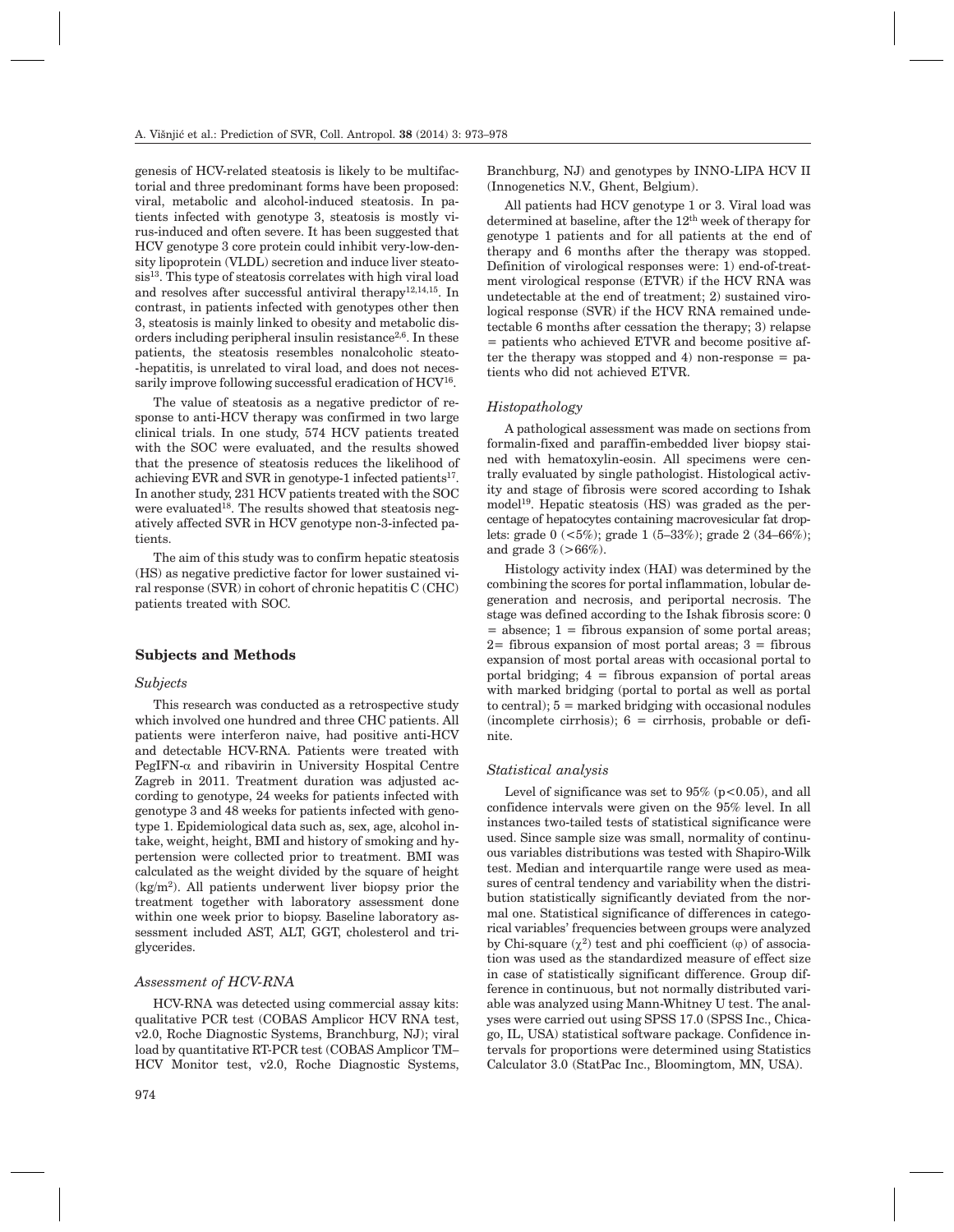## **Results**

## *General characteristics*

Of 103 retrospectively analyzed CHC patients only 72 of them were included in statistical analysis. Excluded patients were those with possible signs of metabolic syndrome (obesity, hypertension and diabetes mellitus). Median age was 41 (IQR 29.3–54). Overall SVR was observed in 69.4%. All baseline characteristics for analyzed patients are summarized in Table 1.

**TABLE 1** DEMOGRAPHIC CHARACTERISTICS (N=72)

|                               | N    | $(\%)$          |
|-------------------------------|------|-----------------|
| Gender                        |      |                 |
| Male                          | 43   | (59.7)          |
| Female                        | 29   | (40.3)          |
| Body mass index (median; IQR) | 24.2 | $(22.8 - 25.8)$ |
| Body mass index $(N; \%)$     |      |                 |
| Normal $(<24.9)$              | 43   | (59.7)          |
| Overweight $(25.0+)$          | 29   | (40.3)          |
| Body weight, kg (median; IQR) | 73   | $(66.3 - 79)$   |
| Body height, m (median; IQR)  | 1.7  | $(1.7-1.8)$     |
| Alcohol                       |      |                 |
| No                            | 56   | (77.8)          |
| Appositely                    | 16   | (22.2)          |
| Genotype                      |      |                 |
| 1                             | 60   | (83.3)          |
| 3                             | 12   | (16.7)          |

IQR – interquartile range

#### *Viral, biochemical and histological features*

Majority of patients (58.3%) had high viral load (>600.000 IU/L). Liver enzymes were normal in minor patients: ALT in 4 patients; AST in 26 patients and GGT in 26 of 72 patients. Median level for liver enzymes were: for ALT 67 IU/L (IQR 48.3–91), AST 40.5 IU/L (IQR 32–56) and for GGT 48 IU/L (IQR 36–76.3). Different ratio between liver enzymes was calculated due to fact that some of liver enzymes (AST and GGT) are known as steatotic enzymes. Median AST/ALT ratio was 0.60 (IQR 0.50–0.80) while median GGT/ALT ratio was 0.82 (0.37– 1.16).

Liver histological examination showed that among 72 patients median of liver cylinder size was 2 cm (IQR 1.4–3) with median number of portal spaces of 16 (IQR 14–18) what was good enough to include them in statistical analysis. Summary of histological findings is showed in Table 2.

# *Determination of cut-off values for hepatocytes steatosis*

HS ranged from 5 to 30% (median 15%). Proportion of patients with different severity of HS was: 48.6% with

**TABLE 2** HISTOLOGICAL FINDING (N=72)

| Piecemeal necrosis (median; IQR)  | 2   | $(2-3)$   |
|-----------------------------------|-----|-----------|
| Confluent necrosis (median; IQR)  | 1   | $(0-3)$   |
| Focal necrosis (median; IQR)      | 2   | $(2-3)$   |
| Portal inflammation (median; IQR) | 3   | $(2-3)$   |
| Activity (median; IQR)            | 8.5 | $(7-11)$  |
| Fibrosis (median; IQR)            | 4   | $(3-4.8)$ |
|                                   |     |           |

IQR – interquartile range

grade 0; 19.4% with grade 1; 23.6% with grade 2 and 8.3% with grade 4.

Overall accuracy of prediction of SVR (area under the ROC curve, Picture 1) based on the levels of hepatocytes steatosis was AUC=0.71 (95% CI=0.58–0.84; p=0.005). Area under the curve was statistically significant, meaning that level of hepatocytes steatosis was statistically significant predictor of sustained virological response.

Youden index calculated as:

 $J = \max \{$  sensitivity + specificity – 1}

where c ranges over all possible hepatocytes steatosis values, was  $J=0.39$  (95% CI=0.13–0.50) with corresponding value of hepatocytes steatosis  $= 5\%$ . Youden index calculator at value of hepatocytes steatosis  $= 20\%$ , was  $0.33$  (95% CI=0.06-0.57), and at value of hepatocytes steatosis =  $25\%$ , was 0.37 (95% CI=0.10-0.50). All data were shown in Table 3.

## *Relationship of hepatic steatosis and sustained virological response*

Statistically significant difference was found in level of HS when it was split as  $\leq 5\%$  and  $>5\%$  ( $\chi^2=10.025$ ; df=1; p=0.002; phi coefficient=0.373); as  $\leq$ 20% and >20%  $(\chi^2=7.444; df=1; p=0.006; \varphi=0.322)$ ; and as  $\leq 25\%$  and  $>25\%$  ( $\chi^2$ =9.876; df=1; p=0.002;  $\varphi$ =0.370). Participants



*Fig. 1. ROC levels of hepatocytes steatosis, in prediction if sustained virological response with 95% confidence interval (N=72).*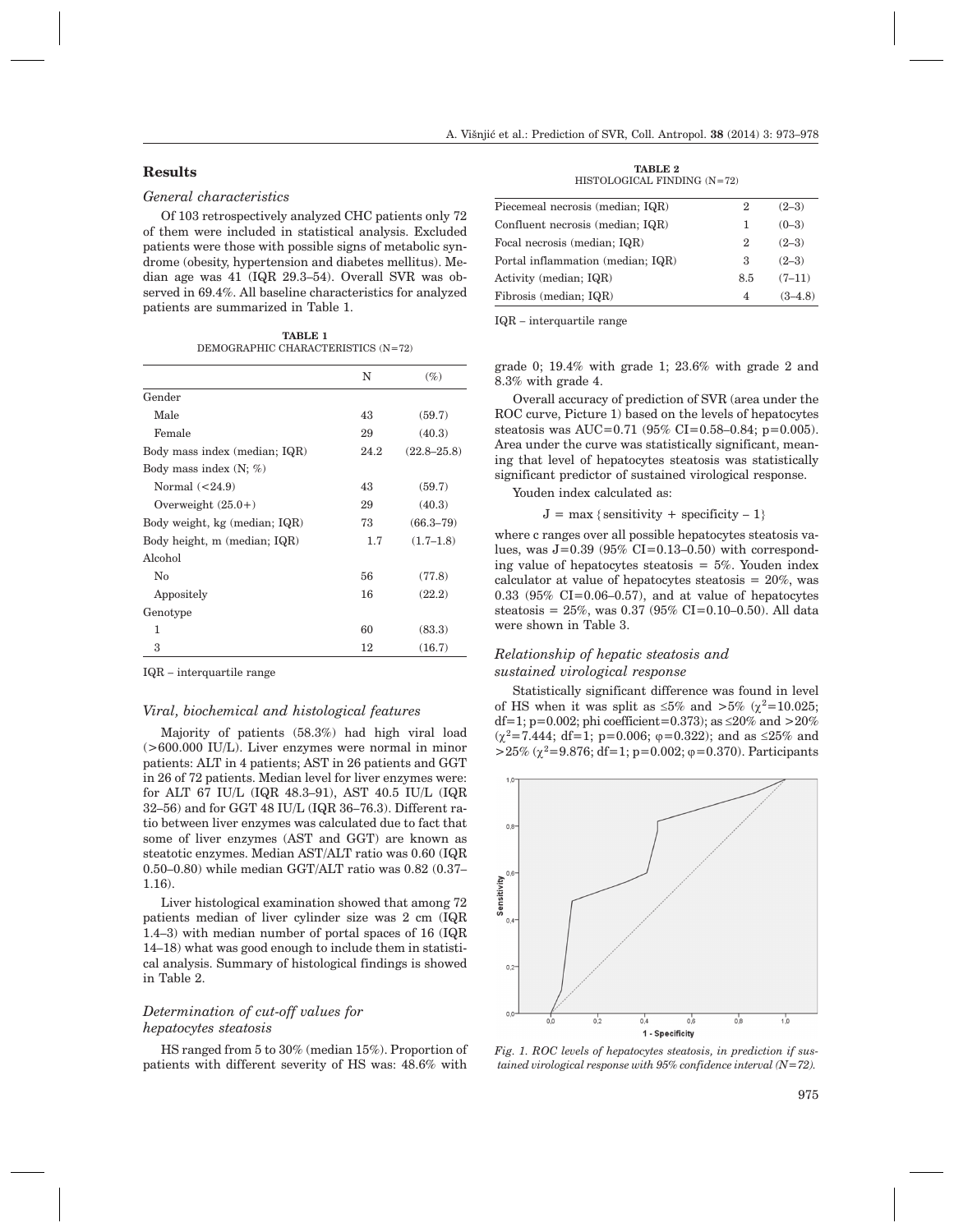| VIRAL RESPONSE $(N=72)$ |             |             |       |              |       |             |       |       |
|-------------------------|-------------|-------------|-------|--------------|-------|-------------|-------|-------|
| HS                      | Sensitivity | Specificity | $+LR$ | 95% CI       | $-LR$ | 95% CI      | $+PV$ | $-PV$ |
| < 0                     | 0.0         | 100.0       |       |              | 1.0   | $1.0 - 1.0$ |       | 30.6  |
| $\leq 0$                | 10.0        | 95.5        | 2.20  | $0.3 - 49.6$ | 0.94  | $0.9 - 1.2$ | 83.3  | 38.1  |
| $\leq 5$                | 48.0        | 90.9        | 5.28  | $1.5 - 31.7$ | 0.57  | $0.5 - 0.8$ | 92.3  | 43.5  |
| $\leq 10$               | 56.0        | 68.2        | 1.76  | $0.9 - 4.0$  | 0.65  | $0.4 - 1.1$ | 80.0  | 40.5  |
| $\leq 15$               | 60.0        | 59.1        | 1.47  | $0.9 - 2.9$  | 0.68  | $0.4 - 1.2$ | 76.9  | 39.4  |
| $\leq$ 20               | 78.0        | 54.5        | 1.72  | $1.1 - 3.0$  | 0.40  | $0.2 - 0.9$ | 79.6  | 52.2  |
| $\leq$ 25               | 82.0        | 54.5        | 1.80  | $1.2 - 3.0$  | 0.33  | $0.2 - 0.7$ | 80.4  | 57.1  |
| $\leq 30$               | 94.0        | 13.6        | 1.09  | $0.9 - 1.3$  | 0.44  | $0.1 - 2.6$ | 71.2  | 50.0  |
| $\leq 40$               | 100.0       | 0.0         | 1.00  | $1.0 - 1.0$  |       |             | 69.4  |       |

**TABLE 3** CRITERION VALUES AND COORDINATES OF THE ROC CURVE OF HAPATOCYTES STEATOSIS IN PREDICTION OF SUSTAIND

HS – hepatocytes steatosis; LR+ – positive likelihood ratio, ratio between the probability of a lower level of HS given the presence of the SVR and the probability of a lower level of HS given the absence of SVR; +PV – positive predictive value, probability of SVR if HS is lower or equal to the given value

|                    | <b>SVR</b> |          | No SVR           |           |              |           |                 |
|--------------------|------------|----------|------------------|-----------|--------------|-----------|-----------------|
|                    | N          | $(\%)$   | N                | $(\%)$    | p; effect    | $OR_{uv}$ | 95% CI          |
| Hepatic steatosis  |            |          |                  |           |              |           |                 |
| $0 - 10%$          | 28         | (80.0)   | 7                | (20.0)    |              | 1.0       |                 |
| $11 - 20\%$        | 11         | (78.6)   | 3                | (21.4)    |              | 0.9       | $(0.20 - 4.20)$ |
| $21 - 30\%$        | 8          | (47.1)   | 9                | (52.9)    | 0.058        | 0.2       | $(0.63 - 0.79)$ |
| $31 - 40\%$        | 3          | (50.0)   | 3                | (50.0)    |              | 0.3       | $(0.04 - 1.52)$ |
| Hepatic steatosis  |            |          |                  |           |              |           |                 |
| $<\!\!5\%$         | 24         | (92.3)   | $\boldsymbol{2}$ | (7.7)     |              | 1.0       |                 |
| $>5\%$             | 26         | (56.5)   | 20               | (43.5)    | 0.002; 0.373 | 0.1       | $(0.02 - 0.51)$ |
| Hepatic steatosis  |            |          |                  |           |              |           |                 |
| ${<}20\%$          | 39         | (79.6)   | 10               | (20.4)    |              | 1.0       |                 |
| $>20\%$            | 11         | (47.8)   | 12               | (52.2)    | 0.006; 0.322 | 0.2       | $(0.08 - 0.69)$ |
| Hepatic steatosis  |            |          |                  |           |              |           |                 |
| ${<}25\%$          | 41         | (80.4)   | 10               | (19.6)    |              | 1.0       |                 |
| >25%               | 9          | (42.9)   | 12               | (57.1)    | 0.002; 0.370 | 0.2       | $(0.06 - 0.55)$ |
| Hepatic steatosis* | 10         | $(5-20)$ | 30               | $(10-10)$ | 0.003; 0.29  | 0.94      | $(0.90 - 0.99)$ |

**TABLE 4** PREDICTION OF SVR REGARDING HS

 $p - \chi^2$ -test for nominal variables, Mann-Whitney test for numeric; the level of statistical significance, or probability of type I error (alpha); effect – standardized effect size given by statistically significant results; phi coefficient for  $\chi^2$ ; AUC for Mann-Whitney test; OR – odds ratio; 95% CI-95% confidence interval for odds ratio; uv – univariate logistic regression; \* Median (interquartile range)

who have SVR had statistically significantly lower HS (Mann-Whitney U=864, Z=–1.958; p=0.049; AUC=0.38).

Participants with 21–30% of HS had 0.8 times smaller odds for achieving SVR (OR=0.2; 95% CI=0.63–0.79), compared to participants with 0–10% of HS. Also, participants with HS >5% had 0.9 times smaller odds for achieving SVR (OR=0.1; 95% CI=0.02–0.51), compared to participants with HS  $\leq$  5%. Participants with HS  $>$  20% had 0.8 times smaller odds for achieving SVR (OR  $=0.2$ ; 95% CI=0.08–0.69), compared to participants with HS  $\leq$ 20%. Those with HS >25% had 0.8 times smaller odds for achieving SVR  $(OR=0.2; 95\% \text{ CI}=0.06-0.55)$ , compared to participants with  $\text{HS} \leq 25\%$ . Regarding numeric HS variable, with each unit HS increase odds for achieving SVR are 0.06 times smaller (OR=0.94;  $95\%$  CI=0.90– 0.99) (Table 4).

# *Relationship of demographic, virological and histological characteristics with sustained virological response*

When all demographic, virological and histological variables were entered in the multivariate logistic re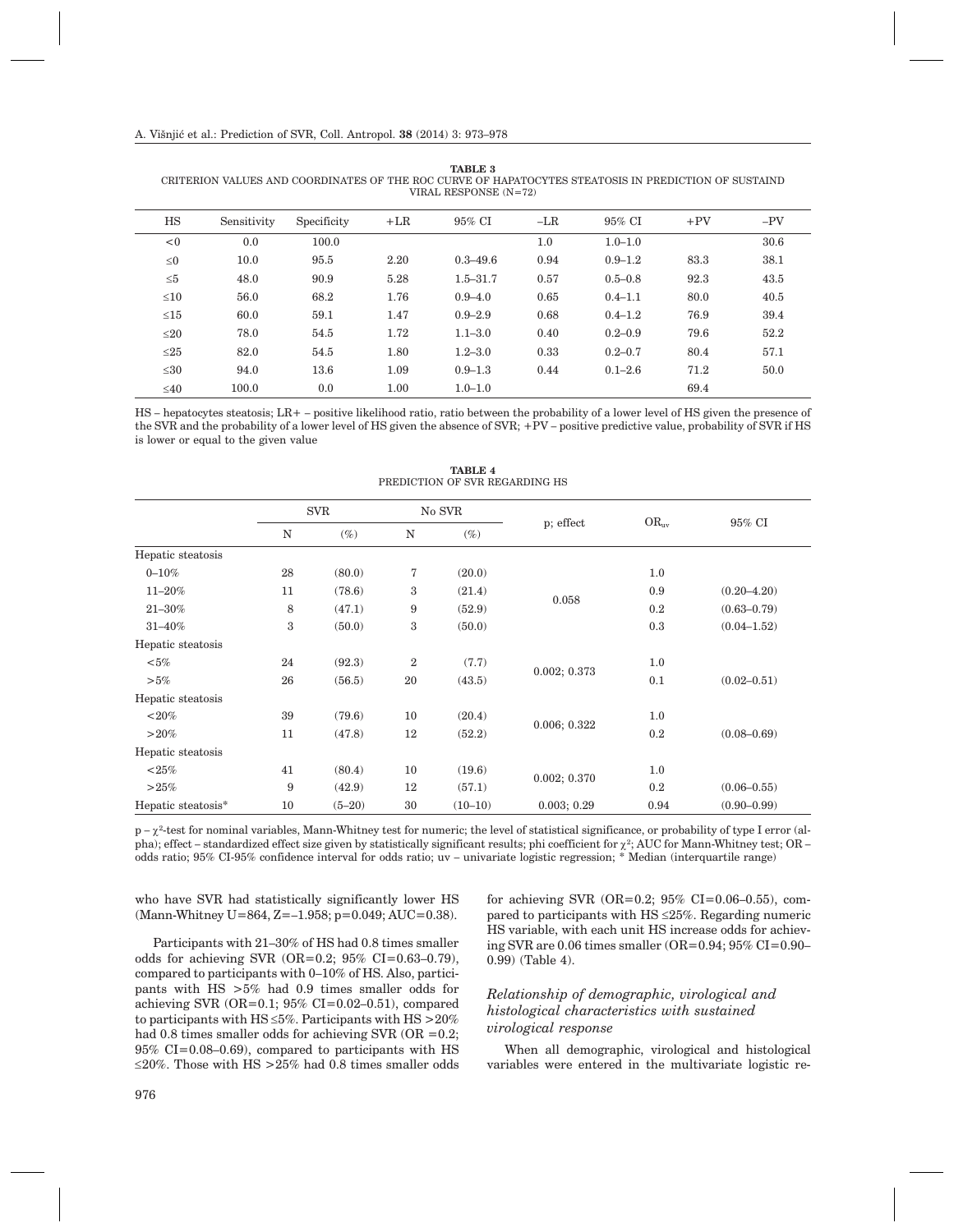gression model, included variables together achieved Nagelkerke R squared of 41.6% in prediction of SVR. The accuracy rate of the logistic regression model was 76.4%, meaning that 76.4% of participants were correctly classified as those with or without SVR, by mentioned variables.

In the next step, HS was added to the model. Firstly, HS was included as grouped into four categories (0–10%; 11–20%; 21–30%; 31–40%). Secondly, original, numeric HS was added into the model instead of the grouped one. Thirdly, HS split by newly determined cut-off values  $(\leq 5\%)$  was added into the model; fourthly, HS split by newly determined cut-off values of 20% was added into the model, and finally, HS split by newly determined cut-off values of 25% was added into the model.

When HS (grouped into four categories) was included into the model, there was no statistically significant enhancement to prediction of SVR  $(\chi^2=2.485; df=3; p=$ 0.478), although Nagelkerke R squared increased to 45.0%, and accuracy rate increased to 80.6%. When original, numeric HS was included into the model, statistically significant enhancement to prediction of SVR was found  $(\chi^2=3.886; df=1; p=0.049)$ . Nagalkerke R squared increased from 41.6% to 46.9%, and the accuracy rate increased from 76.4% to 83.3%. When HS split by cut-off of 5% was included into the model statistically significant enhancement to prediction of SVR was found  $(\chi^2=$ 11.720; df=1; p=0.001). Nagalkerke R squared increased from 41.6% to 56.6%, and the accuracy rate increased from 76.4% to 83.3%. When HS split by cut-off of 20% was included into the model, there was no statistically significant enhancement to prediction of SVR  $(\gamma^2=2.375;$ df=1; p=0.123), although Nagalkerke R squared increased from 41.6% to 44.9%, and the accuracy rate increased from 76.4% to 79.2%. Finally, HS split as  $\leq$  25% and  $>$  25% was included into the model, statistically significant enhancement to prediction of SVR was found  $(\chi^2=4.784)$ ; df=1; p=0.029). Nagalkerke R squared increased from 41.6% to 48.0%, and the accuracy rate increased from 76.4% to 81.9%.

## **Discussion**

The findings in the current study evaluating steatosis in 72 chronic hepatitis C patients represent the single

## **REFERENCES**

center cohort study. Whilst retrospective, this study explored the relationships between steatosis and possibility to achieve sustained viral response among patients with chronic hepatitis C infected with genotype 1 and 3. Hepatic steatosis was graded as the percentage of hepatocytes containing macrovesicular fat droplets. Majority of our patients had 5% or less hepatocytes affected with steatosis. Interestingly, when hepatic steatosis was split at the cut-off value of 5%, significant difference was found between responders and non-responders to treatment. Area under the curve was statistically significant, meaning that level of hepatocytes steatosis was statistically significant predictor of sustained virological response.

Steatosis has been identified as a negative predictor factor of response to antiviral therapy in many studies and still controversies exists. Steatosis appears to have a greater clinical impact on patients with genotype 1 infection where it decreases sustained response rates and is associated with fibrosis. The mechanism is not completely understood. In contrast, hepatitis c virus genotype 3 has been shown to be more sensitive to interferon-based therapy perhaps related to its unique interaction with host lipid metabolism. Some authors propose that interventions aiming at reducing hepatic steatosis prior to the onset of antiviral therapy may be of benefit to patients infected with genotype 1.

Problem with hepatic steatosis is in fact that is mainly confirmed by invasive method in majority of countries. Among clinicians tendency to find non-invasive and specific method of evaluating hepatic steatosis should be priority. Available radiographic methods are mainly operator dependent.

In conclusion we can say that steatosis induced by HCV infection has been confirmed as crucial factor that influence the outcome of antiviral treatments. Having in mind that some countries, like Croatia, still have pegylated interferon and ribavirin as standard of care in first line treatment, patients with high percentage of hepatic steatosis should be excluded from that treatment algorithm. Noninvasive methods for determination of hepatic steatosis or combination of laboratory parameters that can replace degree of hepatic steatosis are needed.

<sup>1.</sup> SHEPARD CW, FINELLI L, ALTER MJ, Lancet Infect Dis, 5 (2005) 558. DOI: 10.1016/S1473-3099(05)70216-4. — 2. MAUSS S, HUE-PPE D, JOHN C, GOELZ J, HEYNE R, MOELLER B, LINK R, TEUBER G, HERRMANN A, SPELTER M, WOLLSCHLAEGER S, BAUMGAR-TEN A, SIMON KG, DIKOPOULOS N,WITTHOEFT T, J Viral Hepat, 18 (2011) 81. DOI: 10.1111/j.1365-2893.2010.01372.x. — 3. CONJEEVA-RAM HS, KLEINER DE, EVERHART JE, HOOFNAGLE JH, ZACKS S, AFDHAL NH, WAHED AS, Hepatology, 45 (2007) 80. DOI: 10.1002/hep. 21455. — 4. TARANTINO G, CONCA P, SORRENTINO P, ARIELLO M, J Gastroenterol Hepatol, 21 (2006) 1266. DOI: 10.1111/j.1440-1746.2006. 04394.x. — 5. ZEUZEM S, Ann Intern Med, 140 (2004) 370. — 6. SHI-RAKAWA H, MATSUMOTO A, JOSHITA S, KOMATSU M, TANAKA N, UMEMURA T, ICHIJO T, YOSHIZAWA K, KIYOSAWA K, TANAKA E,

Hepatology, 48 (2008) 1753. DOI: 10.1002/hep.22543. — 7. HANOUNEH IA, FELDSTEIN AE, LOPEZ R, YERIAN L, PILLAI A, ZEIN CO, ZEIN NN, Clin Gastroenterol Hepatol, 6 (2008) 584. DOI: 10.1016/j.cgh.2008. 02.034. — 8. SCHEUER PJ, ASHRAFZADEH P, SHERLOCK S, BROWN D, DUSHEIKO GM, Hepatology, 15 (1992) 567. DOI: 10.1002/hep. 1840150402. — 9. BACH N, THUNG SN, SCHAFFNER F, Hepatology, 15 (1992) 572. DOI: 10.1002/hep.1840150403. — 10. LONARDO A, LORIA P, ADINOLFI LE, CARULLI N, RUGGIERO G, J Viral Hepat, 13 (2006) 73. DOI: 10.1111/j.1365-2893.2005.00669.x. — 11. WESTIN J, NORDLI-NDER H, LAGGING M, NORKRANS G, WEJSTÅL R, J Hepatol, 37 (2002) 837. DOI: 10.1016/S0168-8278(02)00299-4. — 12. POYNARD T, RATZIU V, MCHUTCHISON J, MANNS M, GOODMAN Z, ZEUZEM S, YOUNOSSI Z, ALBRECHT J, Hepatology, 38 (2003) 75. DOI: 10.1053/